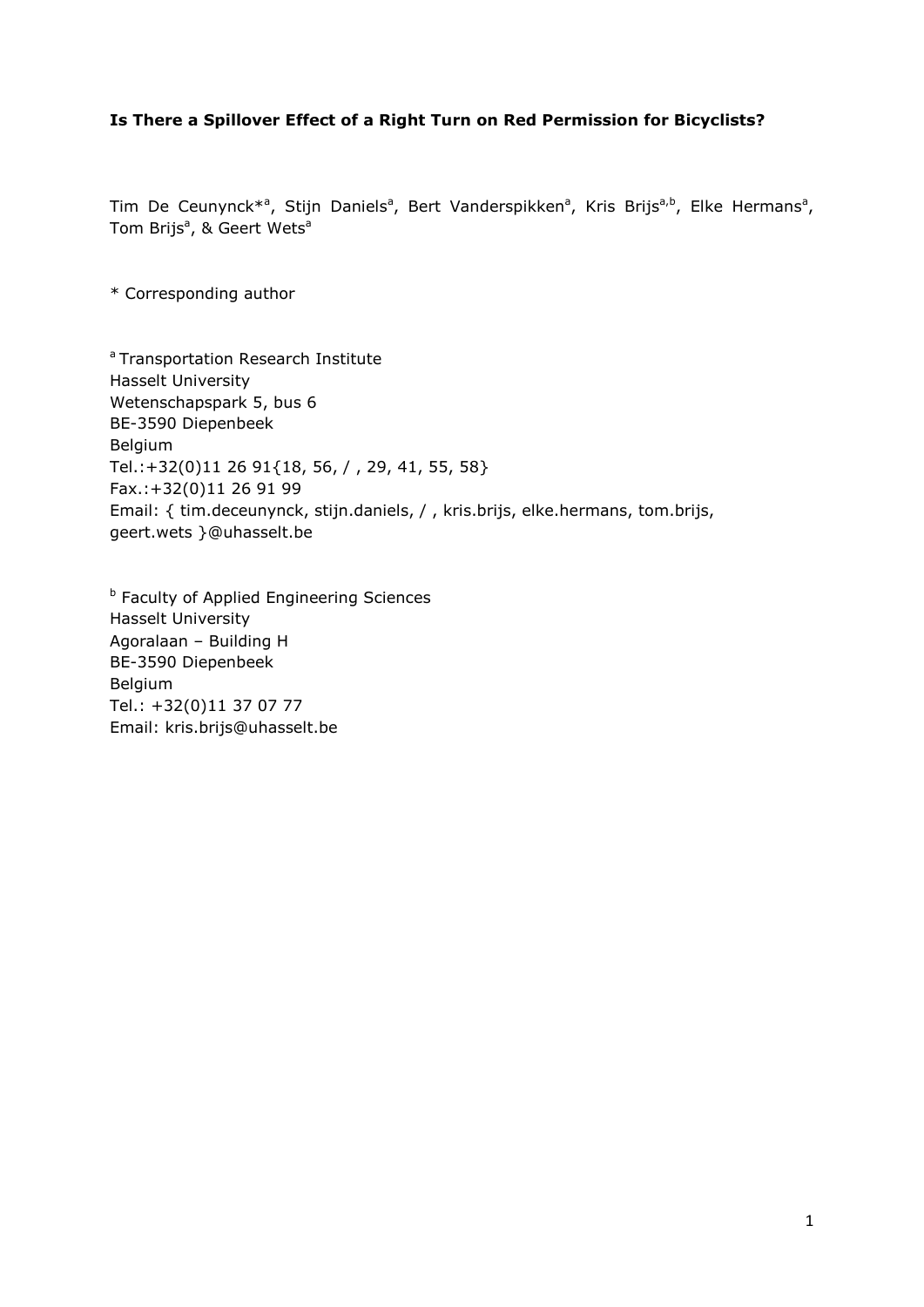## **Abstract**

Some countries allow bicyclists to perform a right turn on red (RTOR) at a number of signalized intersections to promote cycling by reducing the required physical effort and trip time. Implementation of this law could lead to both local and supralocal effects on road safety. Using an experimental survey approach, this study explores whether a socalled 'spillover effect' of the measure can be expected. This effect implies that allowing bicyclists to turn right on red at some places causes bicyclists to also turn right on red more often at places where this is not allowed.

The answers from 768 respondents indicate that respondents with a high awareness of the existence of a RTOR rule for bicyclists turn right on red significantly more often at locations where this is not allowed than respondents with a low awareness of the rule. This indicates that implementation of the RTOR rule for bicyclists can lead to a substantial spillover effect, i.e. an increase in red light running at other locations. This might lead to safety issues at locations where no RTOR for bicyclists is allowed, since road authorities could have decided not to allow RTOR for bicyclists at these locations for safety reasons.

## **Keywords**

Right turn on red for bicyclists, RTOR, cycling behaviour, experimental survey, spillover effect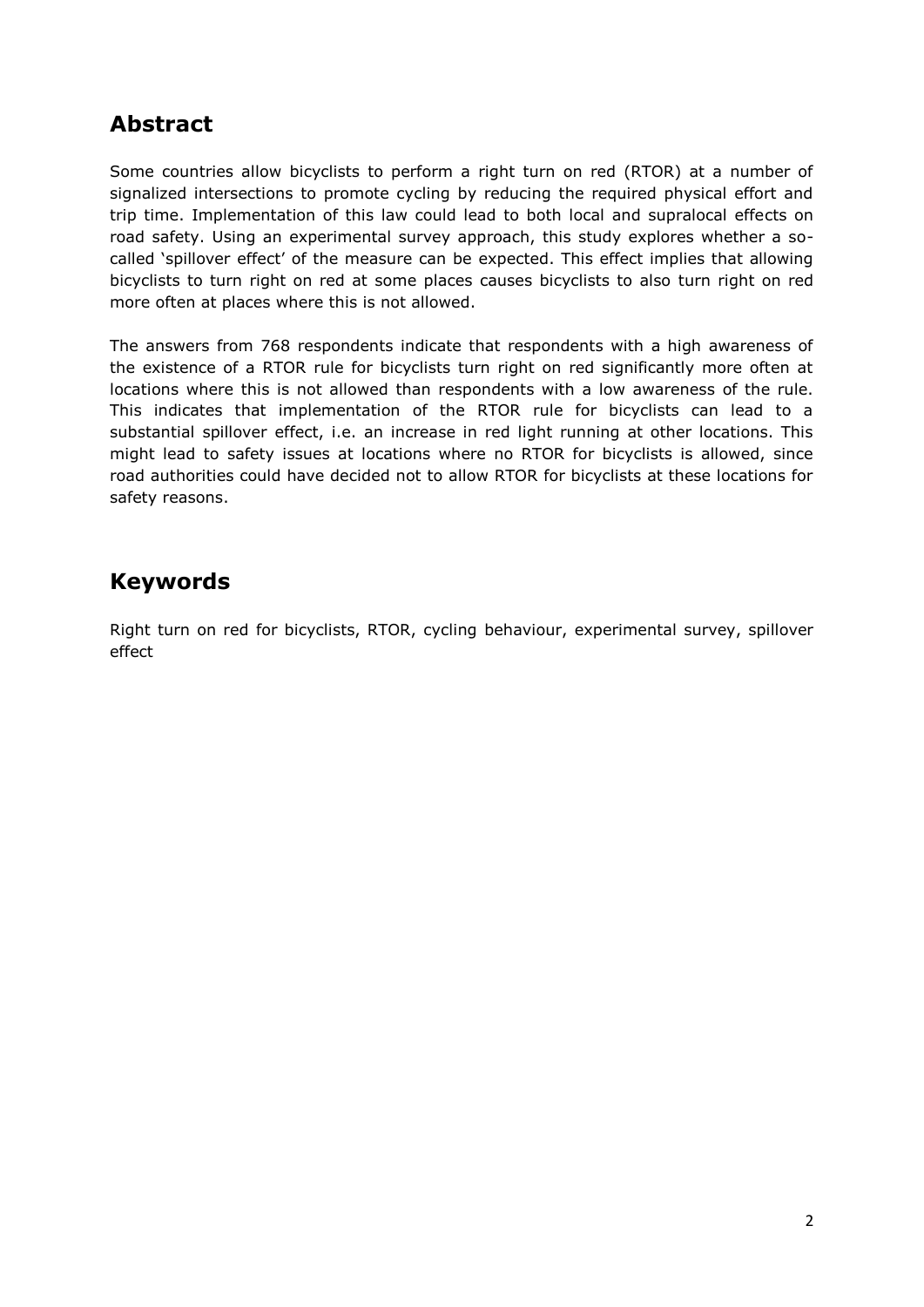# **1 Introduction**

Organizing the way people travel in a more sustainable way is one of the key challenges of policy makers in the field of transportation (Gehlert et al., 2013). Many governments therefore focus on encouraging the use of the bicycle in order to reduce the number of cars on the road, and their corresponding negative impacts such as congestion and emissions (Buehler & Pucher, 2012; Ming Wen & Rissel, 2008; Su et al., 2010). Even in countries that do not have a strong cycling culture, such as the United States and Canada, bicycle use and policy attention are increasing, especially in large cities (Akar et al., 2012; Buehler & Pucher, 2012; Pucher & Buehler, 2011).

One of the possibilities to promote the use of the bicycle is to make cycling more convenient and faster (Paige Willis et al., 2013). This can be done, for instance, by avoiding unnecessary stops. In this respect, some countries have adopted a policy of allowing bicyclists to run the red light when turning right at certain signalized intersections, the so-called "right turn on red (RTOR) for bicyclists".

Although the RTOR rule for bicyclists is not a road safety measure, but rather a measure to increase efficiency of travel, implementation of the rule should not lead to an increase in risk. Currently, bicyclists are already overrepresented in many countries' crash statistics, and when cycling would increase in the future, this problem might become more prominent (Weijermars & Wesemann, 2013). Therefore, the safety effects of measures aimed at encouraging bicycle use should be carefully monitored.

Even though RTOR for bicyclists is adopted in a number of countries, including the United States, Canada, The Netherlands, France, and Belgium, the safety effects of this rule have not been evaluated in scientific literature before. Research about the safety effects of RTOR for bicyclists is therefore needed. This study investigates whether a spillover effect (i.e. an unintended increase in red light violations at other places or in other situations) can be expected from the RTOR rule for bicyclists using an experimental survey design. The study takes place in Belgium, where RTOR for bicyclists has recently been adopted.

# **2 Background**

In the United States and in Canada, RTOR is in most states allowed by default for all drivers, usually after coming to a full stop, unless a traffic sign indicates otherwise (Federal Highway Administration, 2009). As part of this rule, also cyclists are allowed to turn right on red.

European countries on the other hand generally do not allow RTOR for drivers. However, some countries (including The Netherlands, Belgium and France) have implemented a RTOR for bicyclists rule. The content of this rule seems fairly similar in these European countries (Belgian Road Safety Institute, 2012; Berthod & Hiron, 2012; CROW, 1991). It is a rule that allows bicyclists (and moped drivers) to turn right through the yellow and red light at specific intersections where a traffic sign or traffic light indicates this permission (figure 1 shows an example of the sign that is used in Belgium). RTOR for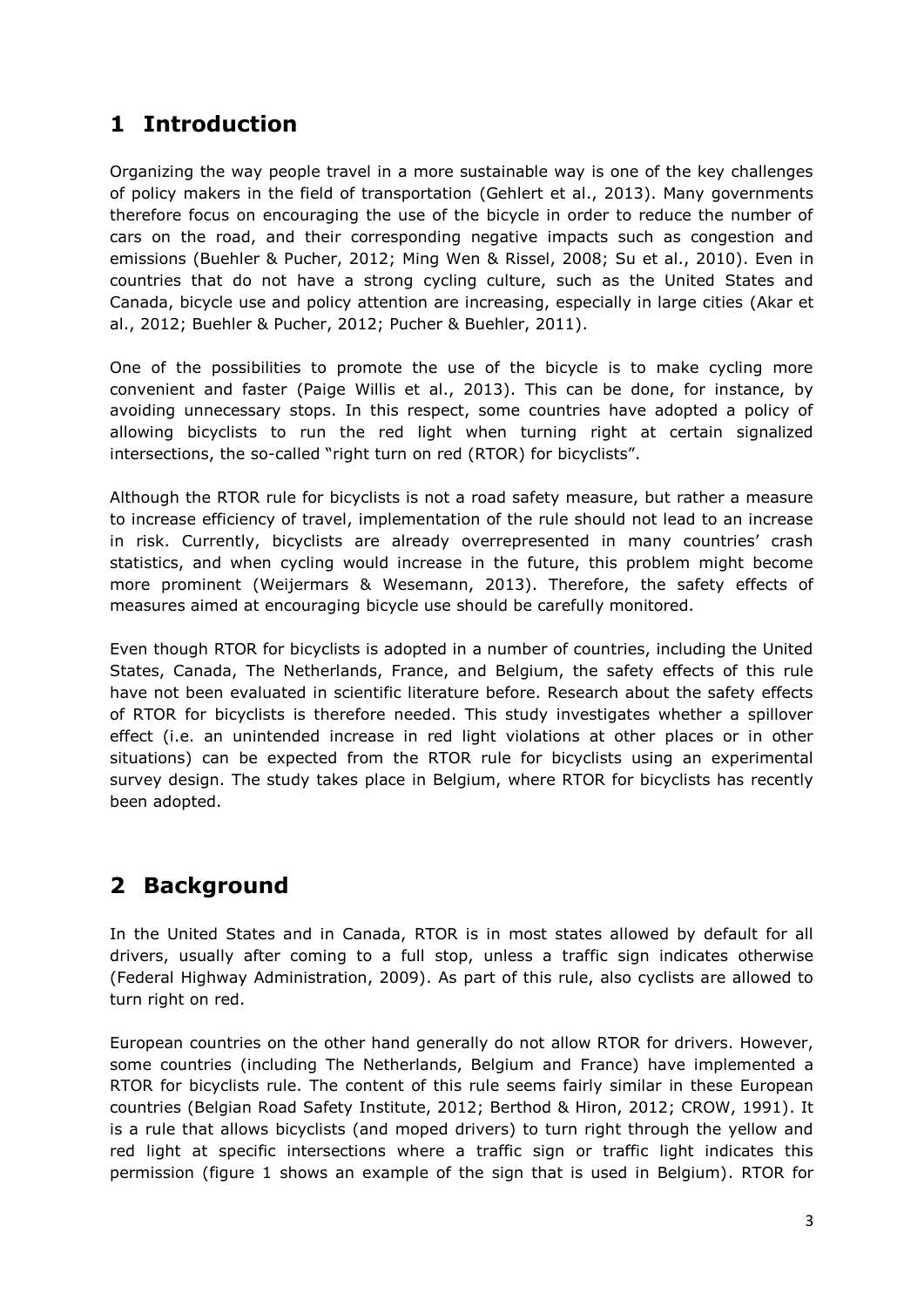bicyclists is therefore not a general rule, but a location-specific rule that can be implemented by the local road authority. For each intersection, the road authority should judge whether the implementation of RTOR for bicyclists can cause additional safety concerns. When executing a RTOR, the bicyclists are required to yield to other road users they might come in conflict with. Usually, this will be crossing pedestrians or bicyclists, but in case the bicyclists turn right onto a mixed traffic road they can also come in conflict with motorized vehicles coming from their left-hand side. Note that, despite its name, the rule can also apply to bicyclists driving straight through at a T-intersection at the side that does not have a connecting side road.

The RTOR for bicyclists can have two important safety effects, i.e. local effects and supralocal effects. To the best of the authors' knowledge, none of these two possible effects have been formally examined in scientific literature so far.



#### **Figure 1**: **Traffic sign indicating that RTOR for bicyclists is allowed (Belgium).**

One report has been found that discusses the local effects of the rule at the intersections where it applies (Belgian Road Safety Institute, 2012). The study discusses the results of a small-scale observational study of a pilot project of the RTOR rule for bicyclists in Belgium. The observational study concludes that RTOR does not lead to additional local conflicts at the study locations; bicyclists performing a RTOR usually do this carefully and yield to the road users that have the formal right-of-way. Especially at locations where the bicyclists turn right onto a bicycle track (and therefore do not encounter motorized traffic) the RTOR is less likely to result in an increase in serious crashes, since the additional potential conflicts that are caused by the rule are mainly among vulnerable road users. Crashes among vulnerable road users generally have a relatively low severity (Graw & König, 2002). On the other hand, research into RTOR permission for motor vehicles, which is a common practice in a number of countries such as Canada and the United States, indicates that this rule has led to a significant increase in right turn crashes (Elvik et al., 2009; Zador et al., 1982; Zador, 1984). Even though transferability of this finding to RTOR for bicyclists is unsure, it still can be considered as an indication of a possible effect.

Supralocal effects have in popular media often been claimed as an argument against allowing RTOR for bicyclists. It is claimed that the RTOR rule may lead to confusion and erodes the value of the red light as an absolute obligation to stop, which can lead to an increase in red light running at places where it is not allowed, which can be considered to be a so-called 'spillover effect'. A spillover effect can generally be defined as an effect of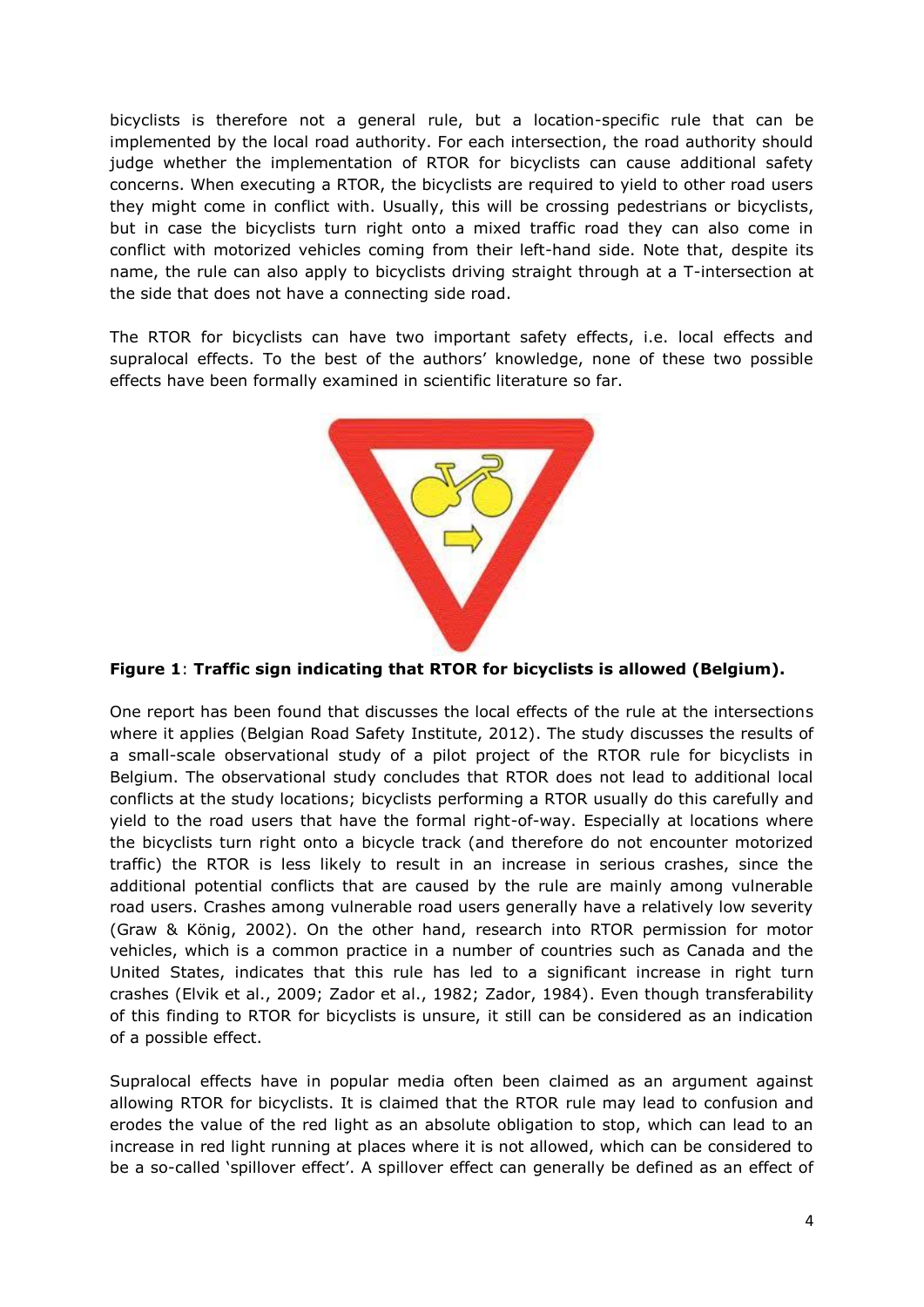a measure at locations other than the ones that are actually treated by the measure (Condeço-Melhorado et al., 2011; Erke, 2009; Shin & Washington, 2007). Therefore, studies that aim to examine spillover effects, or want to take them into account, gather data about the outcome variable(s) of interest both at treatment sites and at nontreatment sites (Ko et al., 2013; Shin & Washington, 2007). When the measurements from the outcome variable(s) at the non-treatment sites differ between the situation before the implementation of the treatment and the situation after the implementation (after controlling for confounding factors such as trend effects), it can be concluded that a spillover effect takes place.

Within the frame of this study, it has been decided to focus study efforts on examining whether a spillover effect exists from the RTOR rule for bicyclists.

## **3 Study design**

The existence of a spillover effect for the RTOR rule for bicyclists is investigated using an online experimental survey design. The study focuses on whether a spillover effect exists, and whether it is related to some socio-demographic variables. The core of the survey is a series of pictures from the viewpoint of a bicyclist, showing a situation where the respondents need to indicate whether they will turn right on red in that particular situation or not. At the start of the survey, the respondents are assigned randomly to either the experimental group or the control group. The experimental group is triggered to have a higher awareness of the existence of the RTOR rule compared to the control group. In case the respondents in the experimental group indicate a higher probability of making a RTOR at locations where it is not allowed, and both groups are similar in all other characteristics, it can be concluded that the difference in responses is caused by the higher awareness of this rule. In that case, it can be considered as an indication of the existence of a spillover effect of the RTOR rule for bicyclists.

### **3.1 About the survey**

The study takes place in Belgium, where the law about RTOR for bicyclists has been approved by the Federal Parliament in 2011. Since February 2012, road authorities are allowed to implement the rule on-field.

The survey is filled out by a convenience sample of 768 respondents. In order to collect data from a sufficiently large sample, we have contacted a list of volunteers who participated in earlier studies from our institute, staff members from a number of organizations such as our university and the municipal administration, social media and a number of online forums. The survey consists of four main blocks, as can be seen in figure 2. Each of the blocks is described in detail in the following sections.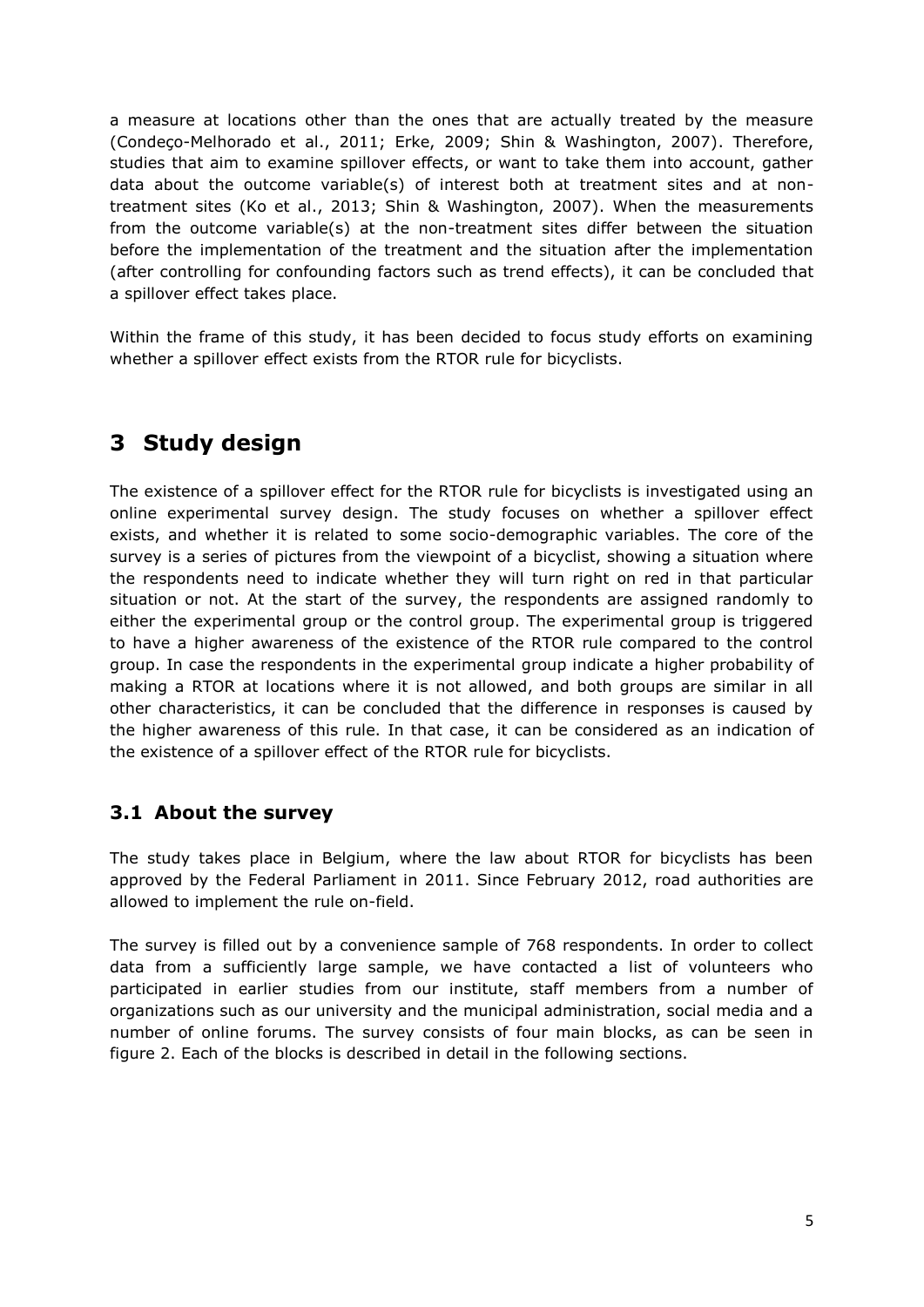

**Figure 2: Survey structure.**

### **3.1.1 Socio-demographic variables and general information about the respondents**

First, a brief introduction to the survey is provided. Respondents are told that they are participating in a survey about bicycle behaviour. More detailed information about the purpose of the study is not provided to avoid biased responses.

The first block encompasses questions about socio-demographic and other general information about the respondent. Variables that could have an influence on bicycle behaviour are included, such as gender, age, education, license ownership, frequency of bicycle use,... More details about the collected variables are presented in table 1.

### **3.1.2 Respondents' knowledge about RTOR for bicyclists and provision of correct information**

In the second block, the traffic sign that indicates that RTOR for bicyclists is allowed is shown to the respondents, and they are asked whether they know the meaning of the sign. Next, the correct meaning of the sign is displayed; i.e. RTOR for bicyclists is allowed at signalized intersections where this sign is mounted, but not at other places. The latter is emphasized in the explanation of the rule to avoid confusion for people who were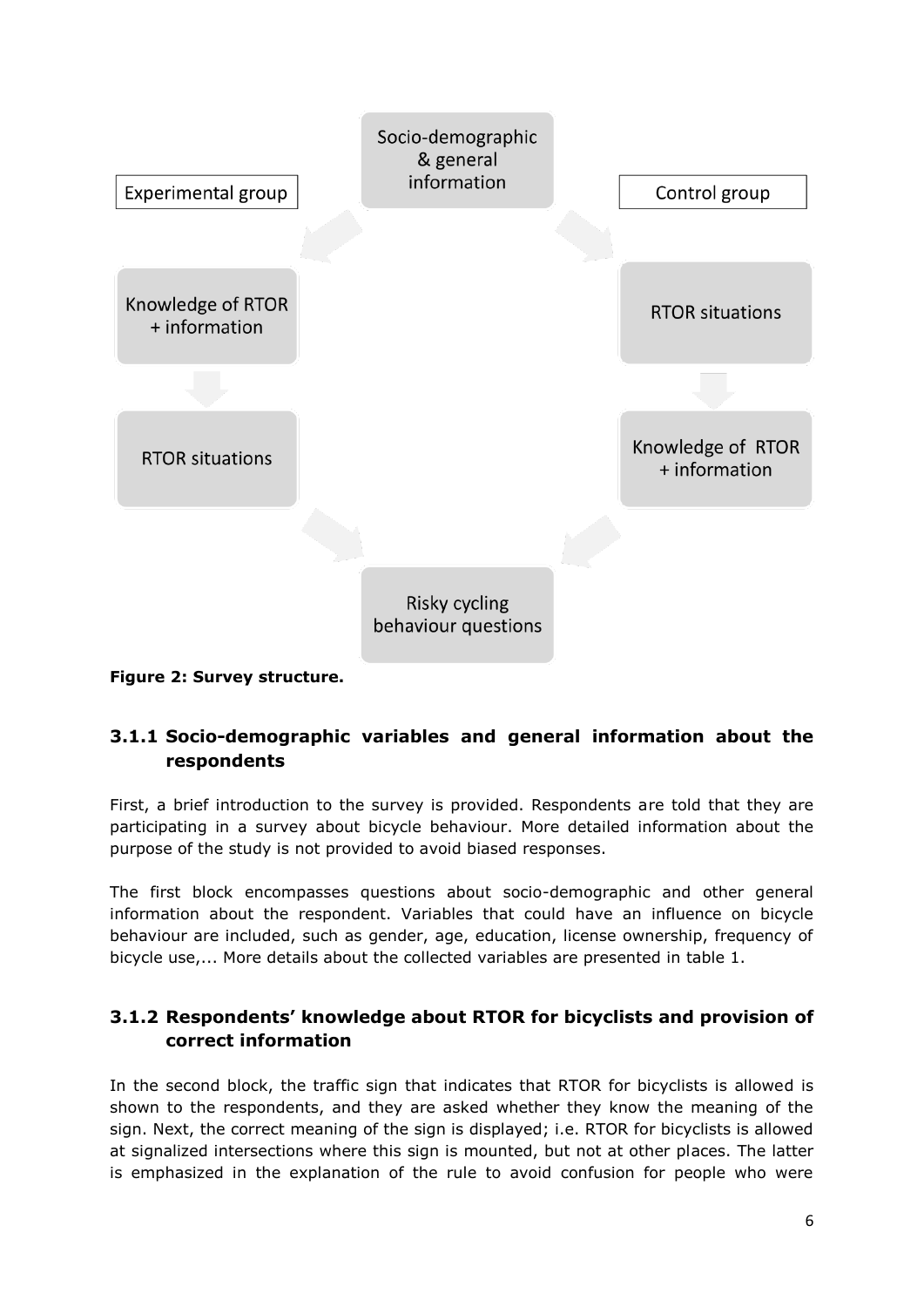unaware of the rule before the start of the survey. In the experimental group, this block precedes the questions of the RTOR situations from the third block. This way, the group has an increased awareness of the existence of the RTOR rule while answering these questions. Respondents in the control group on the other hand answer the questions of the RTOR situations before this block about the RTOR rule. This way, their awareness of the rule is lower while answering the RTOR situations, while we can still check how many of these respondents know about the rule.

The fact that the RTOR rule for bicyclists is already in place has the advantage that it increases the realism of the survey setting. A disadvantage of the fact that the rule is already in place could however be that also respondents in the control group can be aware of the existence of the rule without receiving a trigger, which would make them less suitable as a member of the control group. However, since the RTOR rule for bicyclists is implemented only at a very limited number of locations in the study area, our assumption is that respondents generally have a very low awareness of the existence of the rule during their everyday behaviour, even if they know it exists. This makes the respondents still suitable as subjects for the control group, even though the rule is already in place. This assumption will be tested in the data analysis.

#### **3.1.3 Stated behaviour in RTOR situations**

The third block displays six pictures of intersections where a ROTR rule could be implemented. The picture is taken from the viewpoint of the bicyclist, and the traffic light is red. The respondent is asked "Will you turn right through the red light at this situation?". The answer is provided on a 7-point Likert scale, ranging from "1 – Very likely" till "7 – Very unlikely". In order to avoid socially desirable answers, the instructions about this part of the survey clearly indicate that we are interested in the respondents' actual behaviour, not their knowledge about the traffic rules that are in place.

At one of the six intersections, RTOR for bicyclists is allowed (the sign is digitally added to the picture), at the other five intersections RTOR for bicyclists is not allowed. To investigate the existence of a spillover effect of RTOR for bicyclists, respondents' behaviour at the intersections where it is not allowed (i.e., non-treatment sites) is of primary importance. However, one intersection where RTOR is allowed is included for two reasons:

- To mask the true purpose of the study
- As a double-check to see whether the trigger has worked as intended. In case no difference in behaviour would be found between the experimental group and the control group for locations where RTOR is not allowed (i.e., no spillover effect), it would otherwise not be possible to deduct whether this lack of difference indicates that there is no spillover effect, or that it simply indicates that the trigger has not been strong enough. In case the trigger has worked, the data should show that the experimental group turns right on red significantly more often at the location where RTOR is allowed for bicyclists (i.e. the treatment site) than the control group.

The display order of the six situations is randomized, which avoids interfering factors such as survey fatigue, learning effects, etc… (Shadish et al., 2002).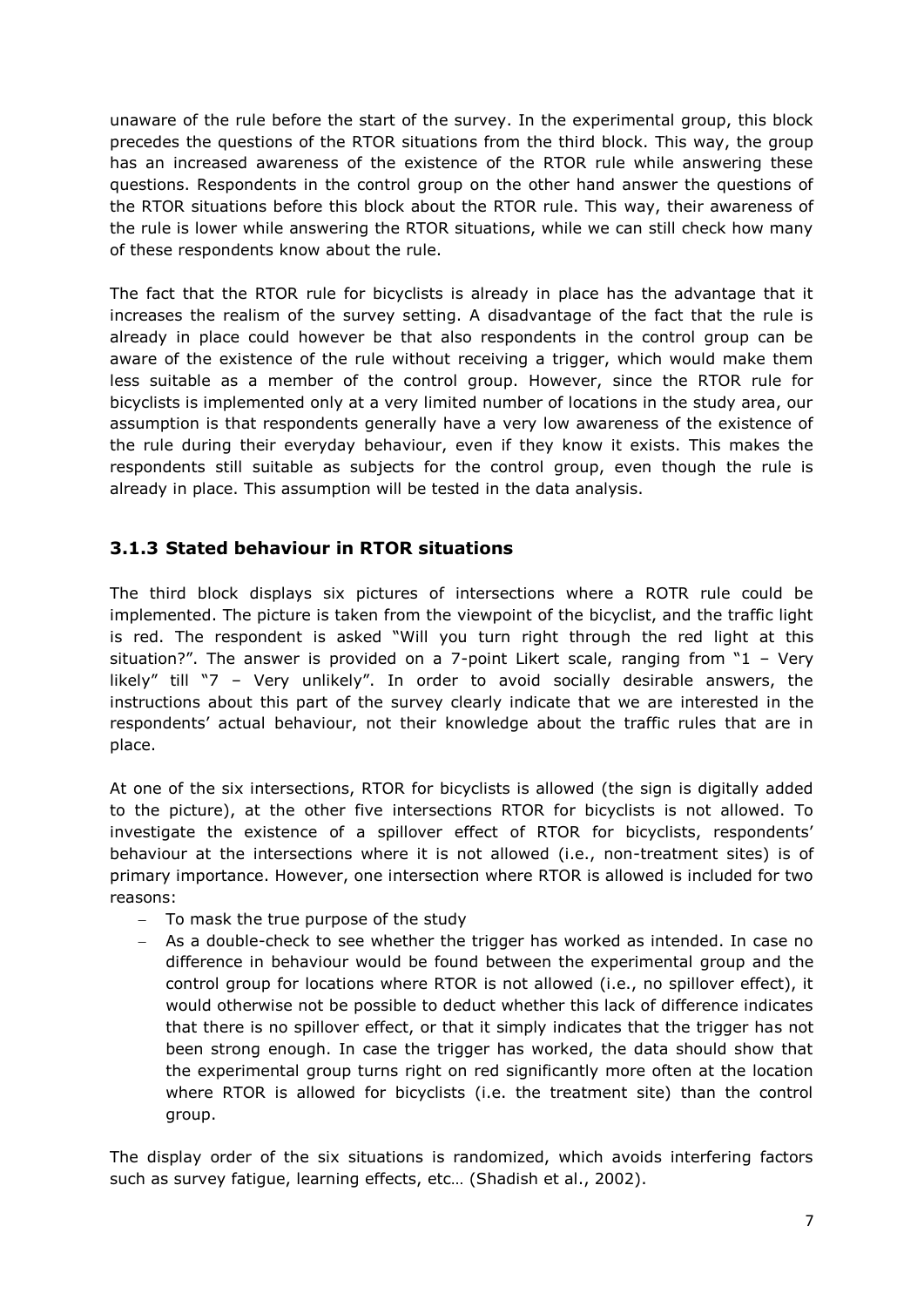In order to limit the possible impact of situational and infrastructural elements, a number of features have been kept constant throughout the displayed situations. We have chosen to display a number of situations that have a relatively low complexity, and have a low perceived level of danger regarding the RTOR:

- The bicyclists turn right onto a bicycle path in every situation, and therefore they do not need to merge with motorized traffic. To avoid any misunderstanding, it has also been stressed in the instructions about this part of the survey that respondents' always turn right onto a bicycle path, although this should also be quite clearly visible on each displayed picture.
- No queuing vehicles at the stop line at the intersection leg the picture is taken from.
- No heavy vehicles on the conflicting road.
- No other vulnerable road users.
- Comparable weather conditions. It has been decided to take the most 'normal' weather condition of the study region, i.e. dry weather, but cloudy.

The six pictures that are used in these questions can be seen in figure 3 a-f. At intersection F, RTOR for bicyclists is allowed (the sign is digitally added below the traffic lights).

#### **3.1.4 Riskiness of respondents' cycling behavior**

The fourth block aims to provide some indication of respondents' general willingness to take risks while cycling. The questions are a selection from the questionnaire developed by Feenstra et al. (2011) to measure risky cycling behavior. We have adopted the questions from this questionnaire that describe deliberate cycling violations that can have a safety risk (11 questions in total). Respondents are asked how often they have displayed that particular behavior during the past 2 years. The answering possibilities are also adopted from the original questionnaire, and range from "never" to "always" on a six-point scale.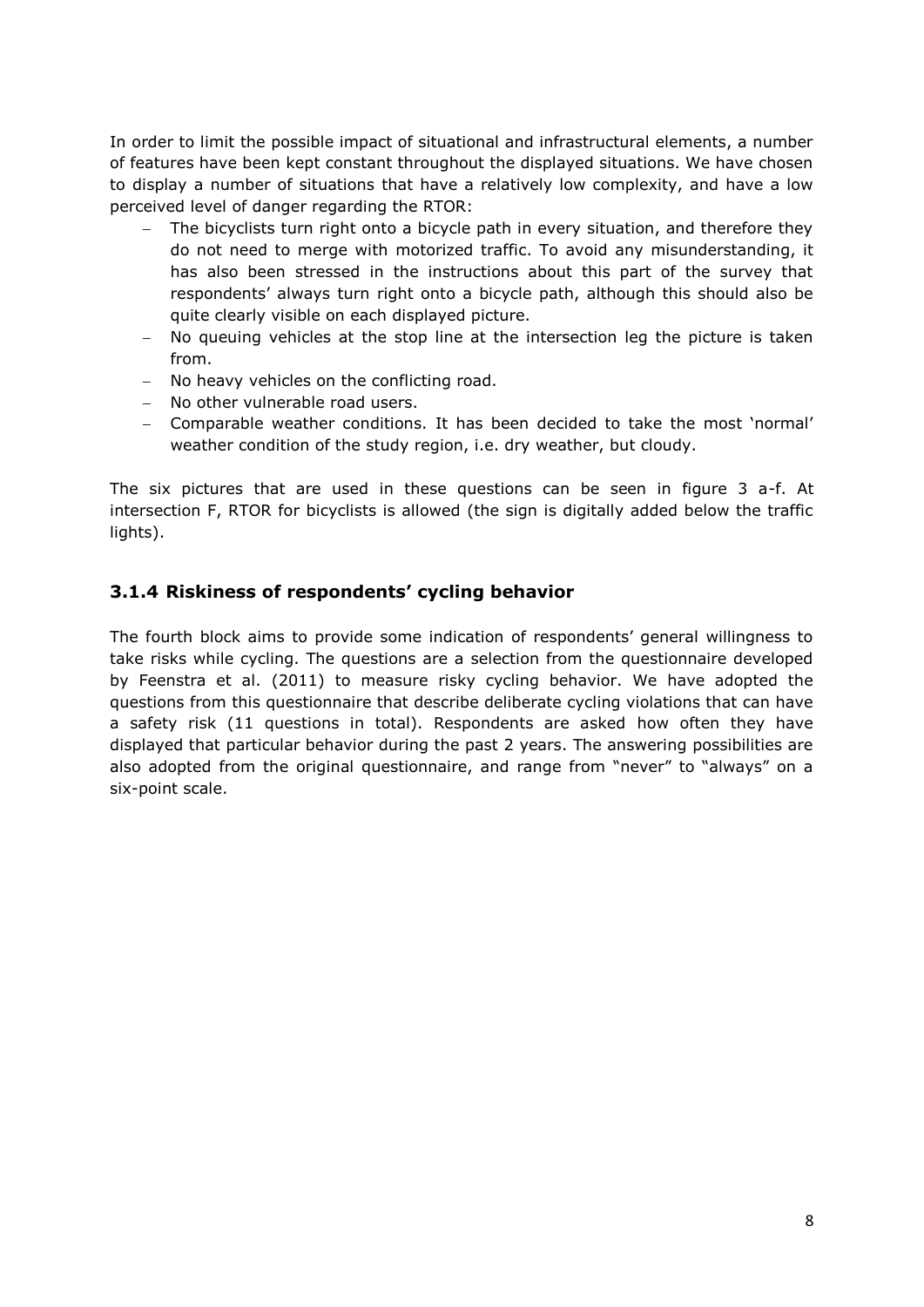







- 
- c) Intersection C d) Intersection D



**Figure 3: Pictures of bicycle RTOR situations.**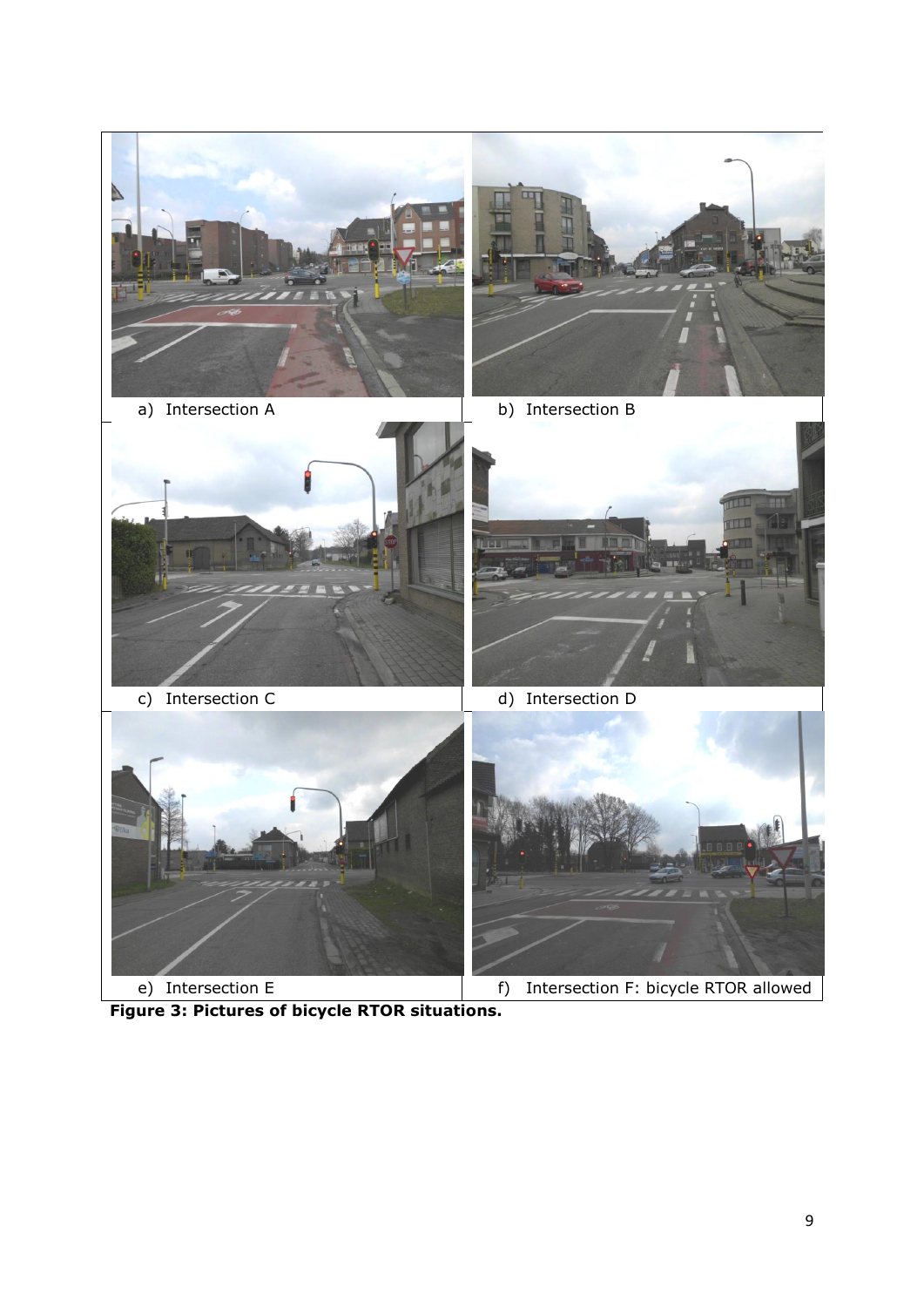### **3.2 Data analysis**

First, we analyze whether the experimental group and the control group are comparable. To draw valid conclusions, it is important that the experimental group and the control group are as comparable as possible except for the trigger they have received (Shadish et al., 2002). Since respondents are randomly assigned to either of both groups, the null hypothesis is that both groups are similar in all aspects. For any variable that is used in the analyses, we check whether this null hypothesis needs to be rejected at the 95% confidence interval (95% CI). For continuous variables such as age, we use an independent samples t-test to check whether there is a significant difference between both groups. For categorical variables, a Pearson's chi-square test is used.

Next, a comparison is made between the respondents in the control group who know about the rule, and the ones that do not know about the rule. Respondents' answers regarding the situations where RTOR is not allowed are compared. This tests whether the assumption that even respondents who know about the rule have a very low awareness of the rule in their everyday behaviour is correct. In case there is no significant difference between both groups, the assumption is justified that even respondents who know about the rule have such a low awareness of it that it does not affect their everyday behaviour. In case a significant difference would be found between both groups, only the completely uninformed respondents from the control group (i.e., no trigger and no knowledge of the rule) should be used to compare the results of the experimental group with. A MANOVA test is used to examine this because it allows to define multiple dependent variables. The answers to the five situations where RTOR for bicyclists is not allowed (intersections A-E) are therefore the dependent variables in this test.

Then, a MANOVA test is used to examine whether there is a significant difference in the probability of turning right on red where it is not allowed between the experimental group and the control group. Again, the answers to the pictures of intersections A-E are the dependent variables. In case the MANOVA test indicates a significant difference between both groups, a number of additional analyses will be performed.

First, a separate ANOVA analysis for each intersection is performed to check whether there is a significant difference between both groups at each individual intersection.

Next, a multivariate analysis of covariates (MANCOVA) is performed to check whether the impact of the trigger still holds when we correct for other characteristics of the respondents that have a significant influence on the probability of turning right on red. The independent variables are inserted in the analysis using a stepwise forward procedure. All variables that are significant at the 95% CI are kept in the analysis.

The final question is whether the strength of the spillover effect differs between sociodemographic groups. In order to check this, interaction effects between the assignment to either the experimental or control group and other variables are analyzed during the stepwise MANCOVA analysis. In case the interaction effect between the group assignment variable and another variable is significant, it indicates that the spillover effect is not similar for all categories of that variable, and that therefore not all types of respondents are equally affected.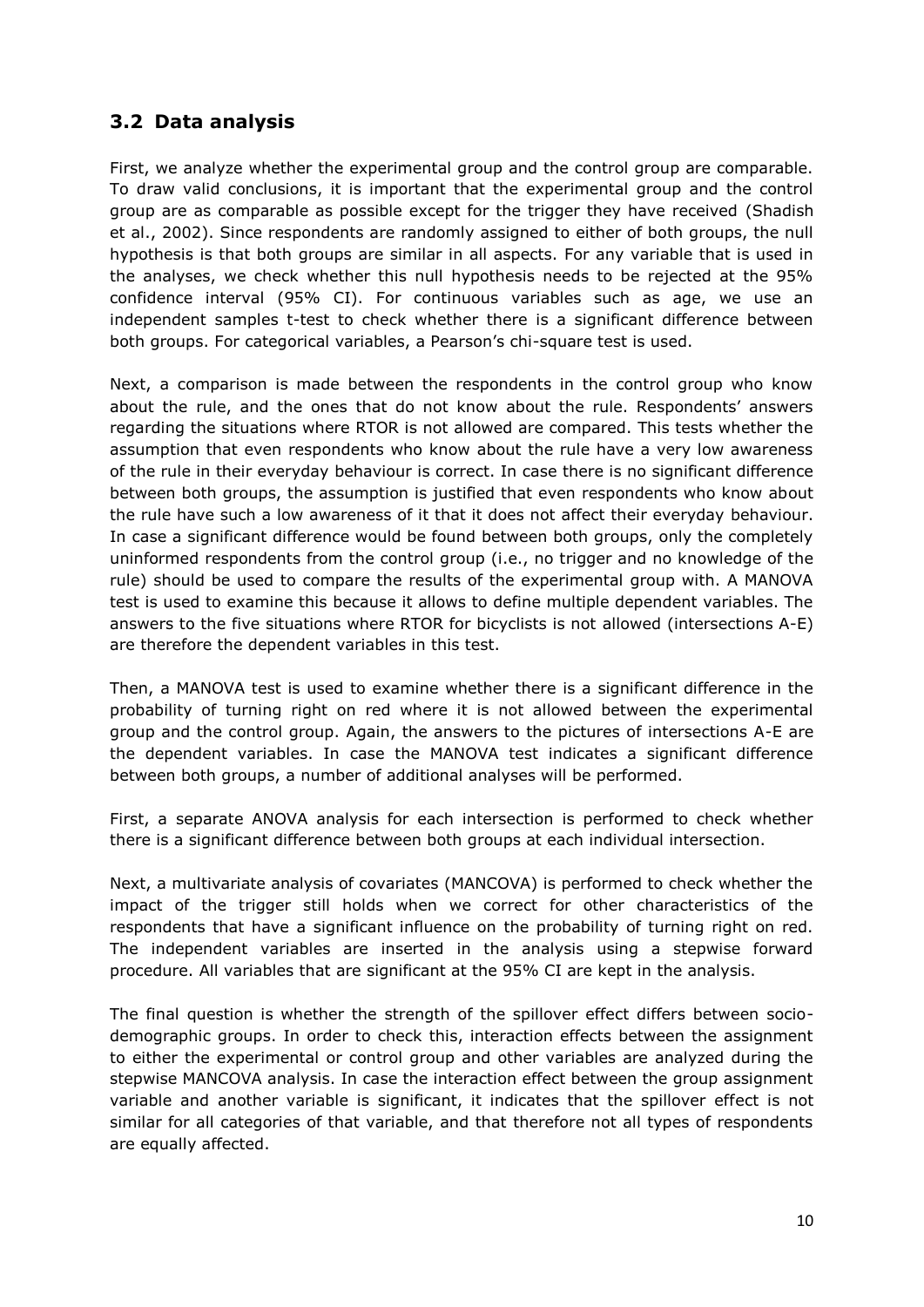## **4 Results**

### **4.1 Descriptive statistics**

Table 1 shows the descriptive statistics of the control group  $(2^{nd}$  column) and the experimental group ( $3<sup>rd</sup>$  column). The  $4<sup>th</sup>$  column provides the results from the tests that are executed to see whether both groups are comparable or not. The variable 'risk factor' is an indicator of the riskiness of respondents' overall cycling behaviour. It is calculated by taking the mean of the answer to the 11 questions about general risky behaviour while cycling (fourth block of the survey).

| <b>TABLE 1</b>                                      |  |  |  | Descriptive Statistics of Independent Variables and Comparison |  |  |  |  |  |
|-----------------------------------------------------|--|--|--|----------------------------------------------------------------|--|--|--|--|--|
| <b>Between Control Group and Experimental Group</b> |  |  |  |                                                                |  |  |  |  |  |

| Variable<br>Control group   |                    | Experimental      | Significant          |
|-----------------------------|--------------------|-------------------|----------------------|
|                             | $(N=377)$          | group             | difference between   |
|                             |                    | $(N=391)$         | groups?              |
| Age                         | 35.157<br>Mean:    | 33.348<br>Mean:   | $t(766) = -1.640;$   |
|                             | years              | years             | $p = 0.101$          |
|                             | S.E.: 0.798        | S.E.: 0.762       |                      |
| Gender                      | Male: 174          | Male: 179         | $\chi^2(1) = 0.011;$ |
|                             | Female: 203        | Female: 212       | $p = 0.917$          |
| Education                   | Low: 24<br>Low: 17 |                   | $x^2(2) = 1.549;$    |
|                             | Secondary: 125     | Secondary: 133    | $p = 0.461$          |
|                             | Higher: 228        | Higher: 241       |                      |
| Knowledge of RTOR sign?     | Yes: 143           | Yes: 140          | $\chi^2(1) = 0.373;$ |
|                             | No: 234            | No: 251           | $p = 0.550$          |
| Employment status           | Employed: 222      | Employed: 198     | $x^2(2) = 5.460;$    |
|                             | Not employed: 31   | Not employed: 35  | $p = 0.065$          |
|                             | Student: 124       | Student: 158      |                      |
| Driving license?            | Yes: 325           | Yes: 334          | $x^2(1) = 0.097;$    |
|                             | No: 52             | No: 57            | $p = 0.755$          |
| Frequency of cycling        | Daily: 131         | Daily: 155        | $x^2(4) = 2.899;$    |
|                             | Weekly: 102        | Weekly: 100       | $p = 0.575$          |
|                             | Monthly: 63        | Monthly: 52       |                      |
|                             | Few times / year:  | Few times / year: |                      |
|                             | 65                 | 68                |                      |
|                             | Never: 16          | Never: 16         |                      |
| Risk factor $($ mean of     | Mean: 1.717        | Mean: 1.776       | $t(757) = 1.723;$    |
| 11<br>risky<br>cycling      | S.E.: 0.023        | S.E.: 0.026       | $p = 0.085$          |
| questions)<br>behaviour     | Missing: 8         | Missing: 1        |                      |
| (lower value $=$ less risky |                    |                   |                      |
| behaviour)                  |                    |                   |                      |
| Been involved as bicyclist  | <b>Yes: 19</b>     | <b>Yes: 26</b>    | $\chi^2(1) = 0.767;$ |
| in a crash during last 2    | No: 349            | No: 364           | $p = 0.381$          |
| years?                      | Missing: 9         | Missing: 1        |                      |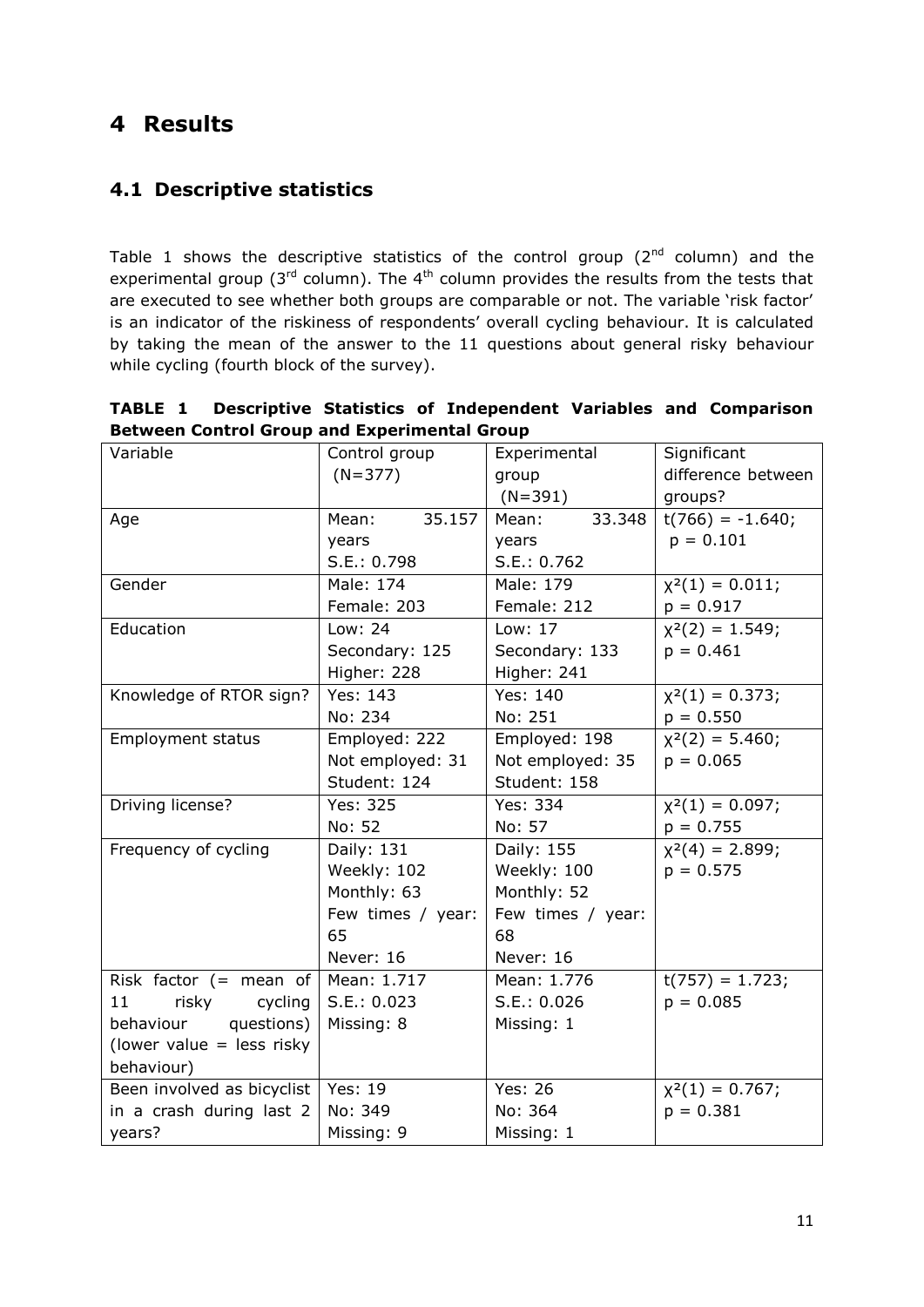Regarding the overall sample characteristics, it can be seen that students are somewhat overrepresented in the sample, which also translates to a relatively young average age. A relatively large share of respondents are highly educated. It can be seen that about one third of respondents indicate that they know the RTOR sign.

The results from the group comparison show that there are no statistically significant differences between the control group and the experimental group, although the number of students is slightly higher in the experimental group. Related to this finding, we also see a slightly lower mean age of the experimental group, and a slightly higher risk factor. Nevertheless, it can be concluded that both groups are sufficiently comparable.

### **4.2 Comparison of respondents with and without knowledge of the RTOR rule in the control group**

A MANOVA test is used to examine whether the scores for the five situations where no RTOR is allowed (intersections A-E) differ among respondents who know about the RTOR rule for bicyclists and the ones that do not. The test shows that the differences in the probability of performing a (prohibited) RTOR between respondents in the control group that do not know the rule and the ones that do know the rule are small and not statistically significant,  $F(5, 371) = 1.392$ ,  $p = 0.226$ .

This supports the assumption that even the respondents in the control group who know about the rule have a low awareness of it in their everyday behaviour. Therefore, it is decided to use both the informed and the uninformed respondents in the control group as one single control group to compare the results of the experimental group with. This offers the benefit of having a larger control group, while the risk of 'contaminating' the control group by including respondents who have some foreknowledge about the experimental condition is considered to be limited.

### **4.3 Difference between both groups regarding the RTOR situations**

To test whether there is a difference between the experimental group and the control group regarding the probability of turning right on red where it is not allowed, a MANOVA test is run. Again, respondents' answers for intersections A-E are the five dependent variables. The MANOVA test indicates that the experimental group has a significantly higher probability of turning right on red at locations where it is not allowed,  $F(5, 762) =$ 4.086,  $p = 0.001$ .

The respondents' answers for each intersection and the corresponding ANOVA tests are summarized in table 2. It can be seen that respondents in the experimental group are significantly more likely to make a RTOR where it is not allowed in four out of the five situations that have been inquired. Furthermore, it can be seen that the difference between both groups is largest at the intersection where RTOR for bicyclists is allowed,  $F(1, 766) = 57.614$ ,  $p < 0.001$ . This was to be expected, and it is an indication that the trigger has worked as intended.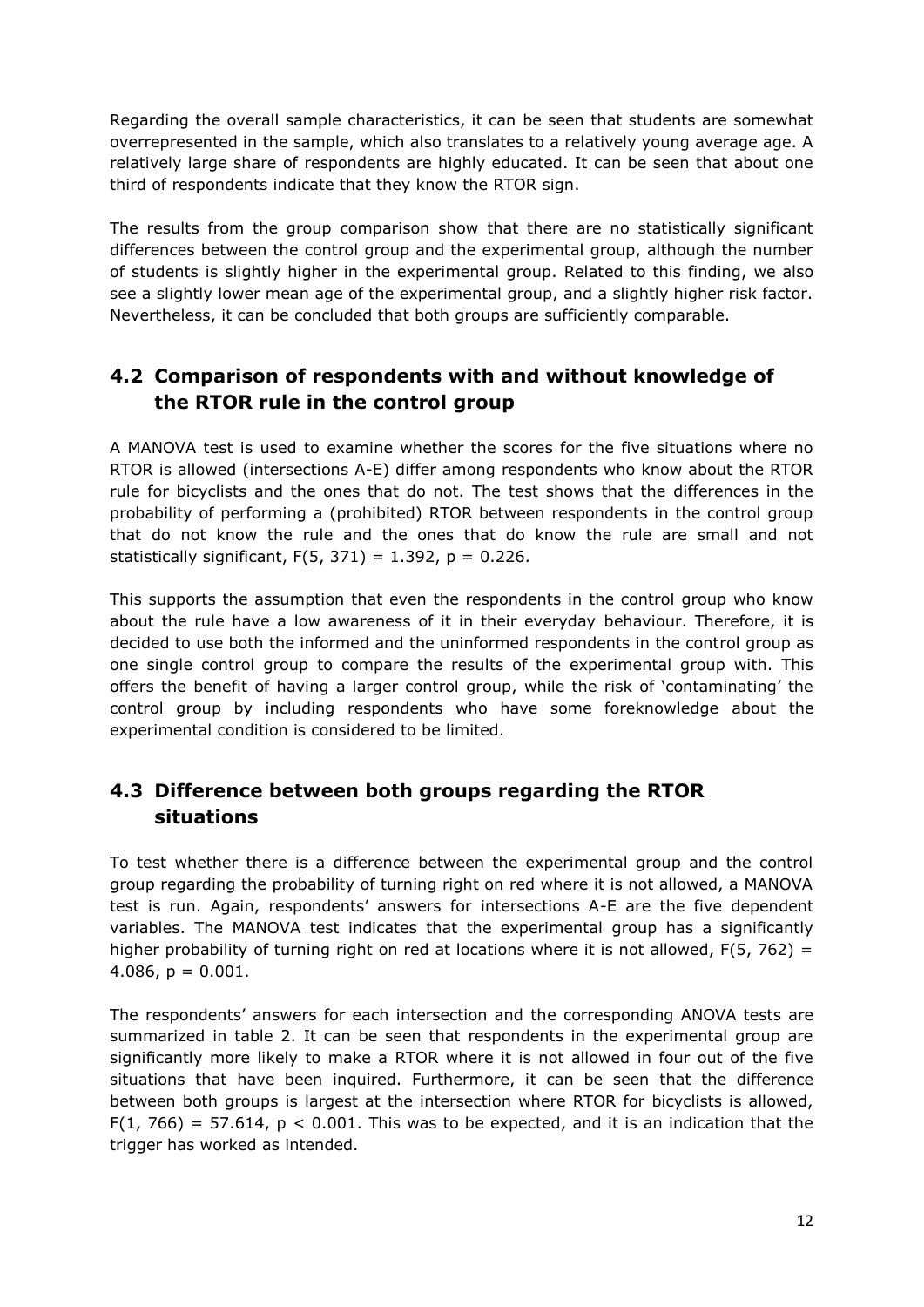|                                         | Control Group | Experimental | Significant         |
|-----------------------------------------|---------------|--------------|---------------------|
|                                         |               | Group        | difference between  |
|                                         |               |              | groups? (ANOVA)     |
| RTOR at intersection A?                 | Mean: 5.26    | Mean: 4.73   | Yes, $F(1, 766) =$  |
| $(1=$ very likely; $7=$ very unlikely)  | S.E.: 0.103   | S.E.: 0.106  | 12.752; $p < 0.001$ |
| RTOR at intersection B?                 | Mean: 4.90    | Mean: 4.36   | Yes, $F(1, 766) =$  |
| $(1=$ very likely; $7=$ very unlikely)  | S.E.: 0.108   | S.E.: 0.108  | 12.623; $p < 0.001$ |
| RTOR at intersection C?                 | Mean: 4.54    | Mean: 4.21   | Yes, $F(1, 766) =$  |
| $(1=$ very likely; $7 =$ very unlikely) | S.E.: 0.111   | S.E.: 0.114  | 4.213; $p=0.040$    |
| RTOR at intersection D?                 | Mean: 4.79    | Mean: 4.49   | Yes, $F(1, 766) =$  |
| $(1=$ very likely; $7=$ very unlikely)  | S.E.: 0.111   | S.E.: 0.107  | $3.895; p=0.049$    |
| RTOR at intersection E?                 | Mean: 4.31    | Mean: 4.09   | No, $F(1, 766) =$   |
| $(1=$ very likely; $7=$ very unlikely)  | S.E.: 0.114   | S.E.: 0.113  | $1.979; p=0.160$    |
| RTOR at intersection F?                 | Mean: 5.12    | Mean: 3.93   | Yes, $F(1, 766) =$  |
| (RTOR allowed!)                         | S.E.: 0.109   | S.E.: 0.112  | 57.614; p<0.001     |
| $(1=$ very likely; $7=$ very unlikely)  |               |              |                     |

**Table 2**: **Mean per group for RTOR situations and results of ANOVA test per intersection**

### **4.4 Results of the MANCOVA analysis**

A MANCOVA test is used to analyze whether the difference between both groups still holds when correcting for other variables that may affect the likeliness of turning right on red where it is not allowed. Like in the MANOVA analysis, the dependent variables are the answers to intersections A-E.

After correcting for other elements, the group to which the respondent is assigned still has a significant influence on the probability. Respondents of the experimental group have a significantly higher probability of turning right on red where it is not allowed, F(5,  $750$ ) = 3.378, p = 0.005.

Other variables that have a significant influence on the probability of turning right on red where it is not allowed are gender, age and risk factor. Men are significantly more likely to perform a RTOR that is not allowed than women,  $F(5, 750) = 2.689$ ,  $p = 0.020$ . Younger respondents are more likely to turn right on red at locations where this is not allowed than older respondents,  $F(5, 750) = 8.571$ ,  $p < 0.001$ . Respondents with a higher risk factor are more likely to turn right on red where it is not allowed than respondents with a lower risk factor,  $F(5, 750) = 13.178$ ,  $p < 0.001$ . None of the other variables had a significant impact on the probability of turning right on red where it is not allowed. These variables are therefore not included in the final model.

No interaction effects between the group assignment variable and any of the other variables are statistically significant. This indicates that no evidence is found that the spillover effect is stronger for certain socio-demographic groups than for others. The relative increase in RTOR where it is not allowed that is caused by a higher awareness of the rule is therefore comparable for all socio-demographic groups of respondents.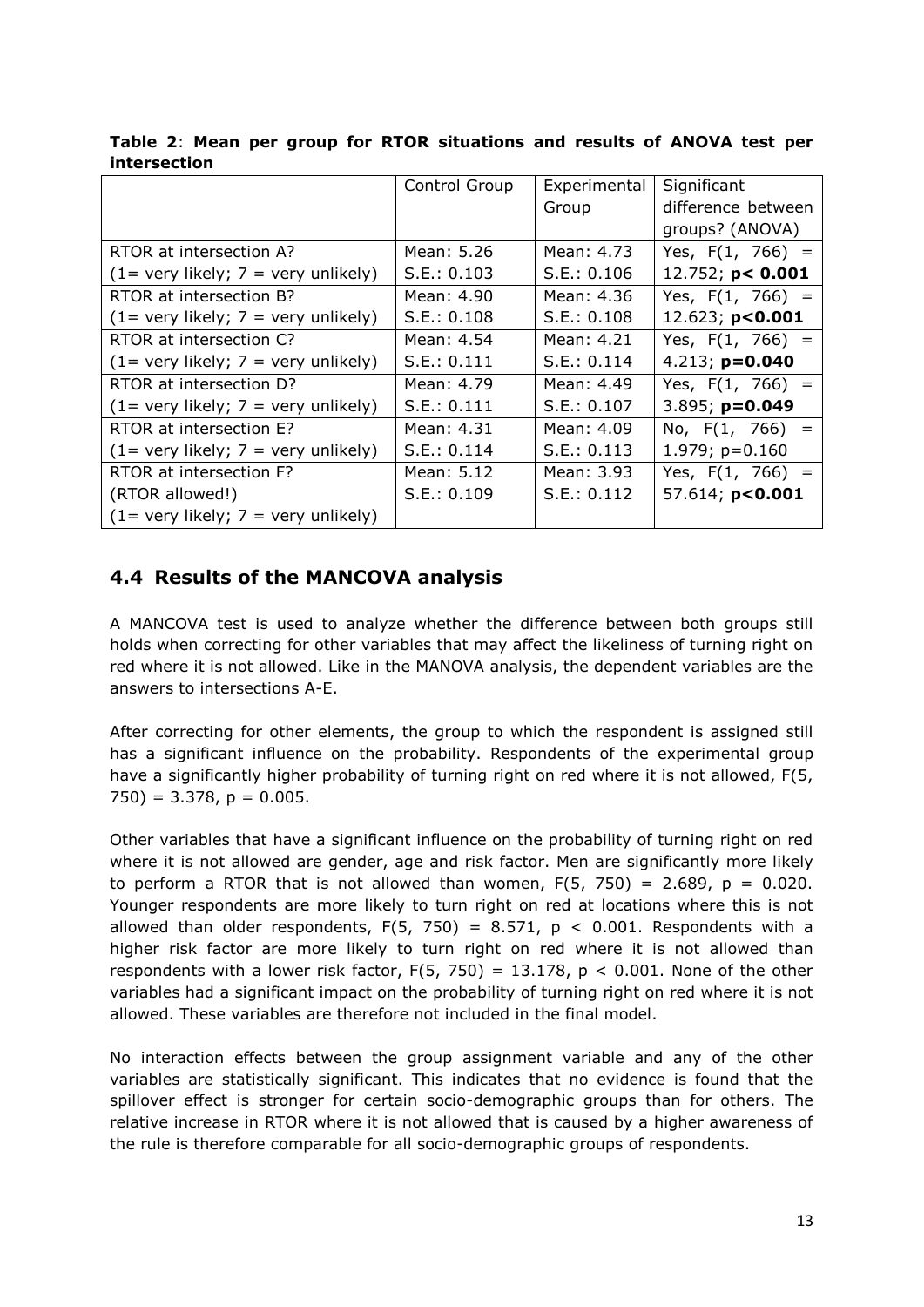# **5 Discussion**

The major new finding in this study is that the awareness of a rule that allows bicyclists to turn right on red at some locations appears to lead to an increase in turning right on red at locations where it is not allowed. It should be noted that only one type of manoeuvre is examined in this study, i.e. RTOR manoeuvres onto a bicycle track. Therefore, a spillover effect of the RTOR rule for bicyclists is only shown for this type of manoeuvres. Performing this type of RTOR where it is not allowed can be considered as a violation with a fairly low level of risk. However, it can be an indication that also in other situations than the ones that we have studied, red light running could increase.

Therefore, further research on this topic is strongly recommended. Further research should investigate whether the spillover effect of the measure extends to other RTOR situations with a higher perceived risk, such as RTOR onto a mixed traffic lane. Further research could also examine whether a spillover effect of the RTOR rule for bicyclists can be found for other cycling manoeuvres (such as crossing a road through red), or even to other modes (e.g. an increase in jaywalking for pedestrians). Since this study makes use of stated behaviour rather than observed behaviour, it is also recommended to examine the spillover effect of RTOR for bicyclists by using observational studies or possibly a bicycle simulator.

The MANCOVA analysis shows that, besides the assignment to either the experimental or the control group, also the variables gender, age and risk factor have a significant influence on the probability of making a RTOR at locations where it is not allowed. The findings for these variables are in line with existing literature.

Men are significantly more likely to perform a RTOR that is not allowed than women. This finding is in line with previous research about red light running by bicyclists (Johnson et al., 2011, 2013; Wu, Yao, & Zhang, 2012), and the finding that men generally perform more risky driving behaviour than women (Al-Balbissi, 2003; Evans, 2004). Younger respondents indicate a significantly higher probability of performing a RTOR that is not allowed than older respondents, which is again in line with findings from previous studies about red light running for bicyclists (Johnson et al., 2013; Wu et al., 2012) and general literature about risky behaviour (Evans, 2004).

Also, respondents with a higher risk factor (i.e. respondents who indicate that they more often execute a number of risky cycling behaviours) have a higher probability to perform a RTOR that is not allowed than respondents who have a lower risk factor. This indicates a correlation between different types of risky behaviour: respondents who indicate that they frequently perform certain risky cycling behaviours, are also more likely to perform another specific risky cycling behaviour. This is in line with existing literature showing a strong co-occurrence of different types of risky behaviours such as risky driving, alcohol and substance abuse and criminal offences (Evans, 2004; Junger et al., 2001; Palamara et al., 2012).

Johnson et al. (2013) found that also education level, employment status and bicycle crash involvement have a significant influence on the probability of committing red light violations. However, these variables did not have a significant influence on RTOR at locations where it is not allowed in this study.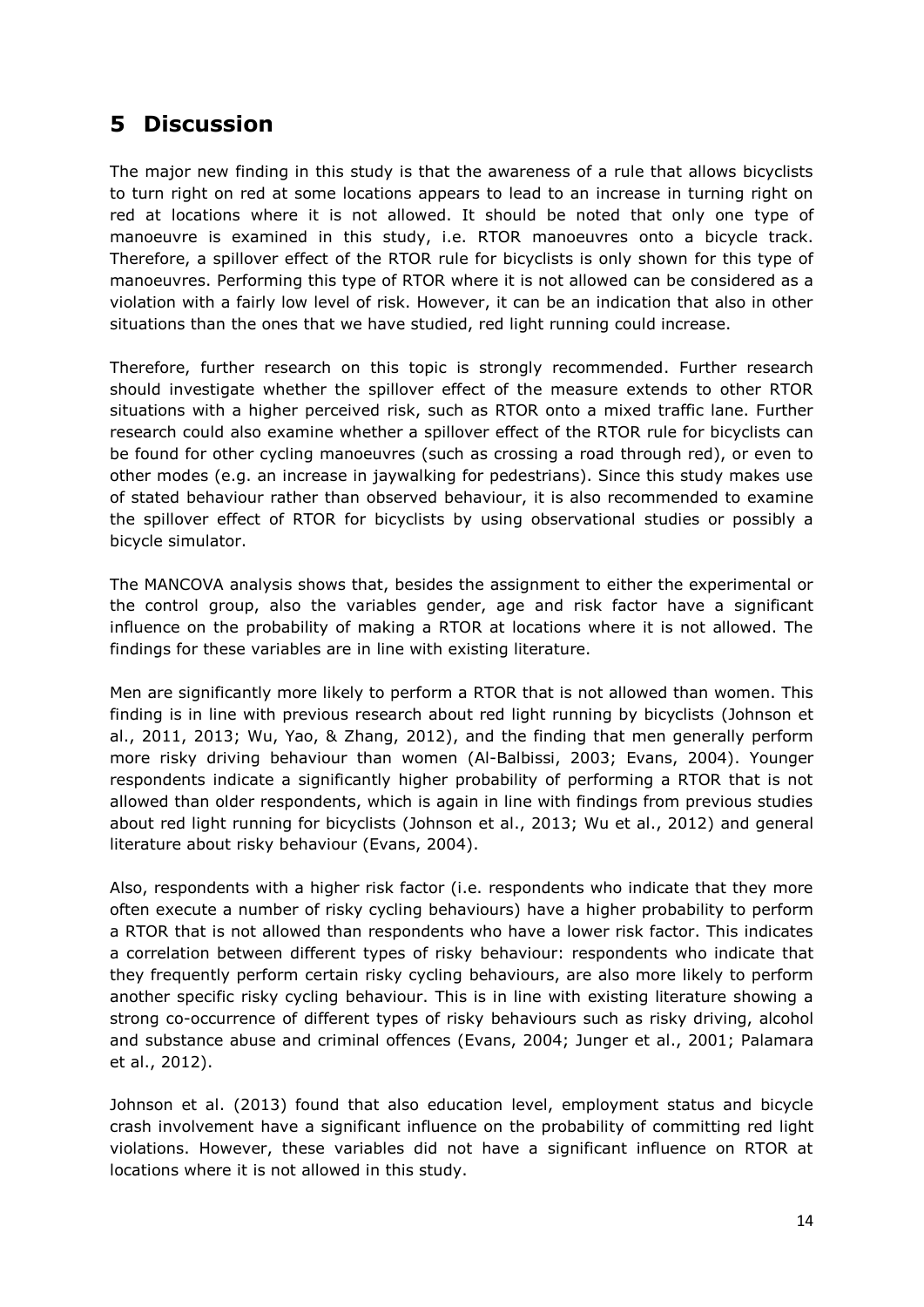Further research could also focus on exploring the impact of infrastructural and situational characteristics on RTOR behaviour by bicyclists. The data analyses show that the difference in RTOR probability between the experimental group and the control group is not constant among all locations where no RTOR is allowed. This can be an indication that the strength of the spillover effect is not constant, and can depend on certain infrastructural and/or situational aspects.

It has been decided to use both the respondents with and without foreknowledge of the RTOR rule for bicyclists in the control group as one single control group to compare the results of the experimental group with to have a larger control group. This involves a risk of contaminating the control group by including respondents who in fact may display behaviour that is to some extent affected by the existence of the rule. In case this would be true, the effect on the study results would be an underestimation of the spillover effect, since these respondents would behave more like the respondents in the experimental group who have been exposed to the trigger. The true strength of the spillover effect could therefore be underestimated.

Another interesting question that could be addressed in future research is whether the permission of a RTOR for motor vehicle drivers can also lead to spillover effects. RTOR for motor vehicle drivers is frequently applied in the United States and in Canada, and is also implemented at a limited number of intersections in some European countries such as Germany, Poland and Lithuania. In case a spillover effect would be found for RTOR for motor vehicles too, this could be another important argument against this rule, in addition to the finding that a RTOR for motor vehicles can lead to a significant increase in injury crashes (Elvik et al., 2009; Zador et al., 1982; Zador, 1984).

It can be questioned which resulting effect the found spillover effect is likely to have on the level of road safety. The fact that road authorities have decided not to implement RTOR for bicyclists on all signalized intersections suggests that they expect that RTOR for bicyclists can cause safety issues at some locations. If the current RTOR rule for bicyclists leads to a spillover effect to locations where road authorities currently do not allow them, it seems legitimate to expect that at least some of these spillover right turns on red could be performed at locations or in situations where they might cause safety risks. In that sense, the spillover effect of the RTOR rule for bicyclists can be considered as an effect that poses a safety risk. According to the precautionary principle, it can be argued that governments should not introduce measures such as RTOR for bicyclists, unless they are certain that they do not have negative safety impacts. Further research is needed to assess possible negative safety effects, in particular related to locations or situations that are considered to pose safety threats.

## **6 Conclusions**

The main conclusion of the paper is that the implementation of a rule that allows bicyclists to turn right on red at some locations ("RTOR for bicyclists") leads to a spillover effect, i.e. an increase in RTOR at locations where it is not allowed. Other factors that increase RTOR for bicyclists at locations where it is not allowed are gender, age, and the stated riskiness of respondents' general cycling behaviour. The findings for these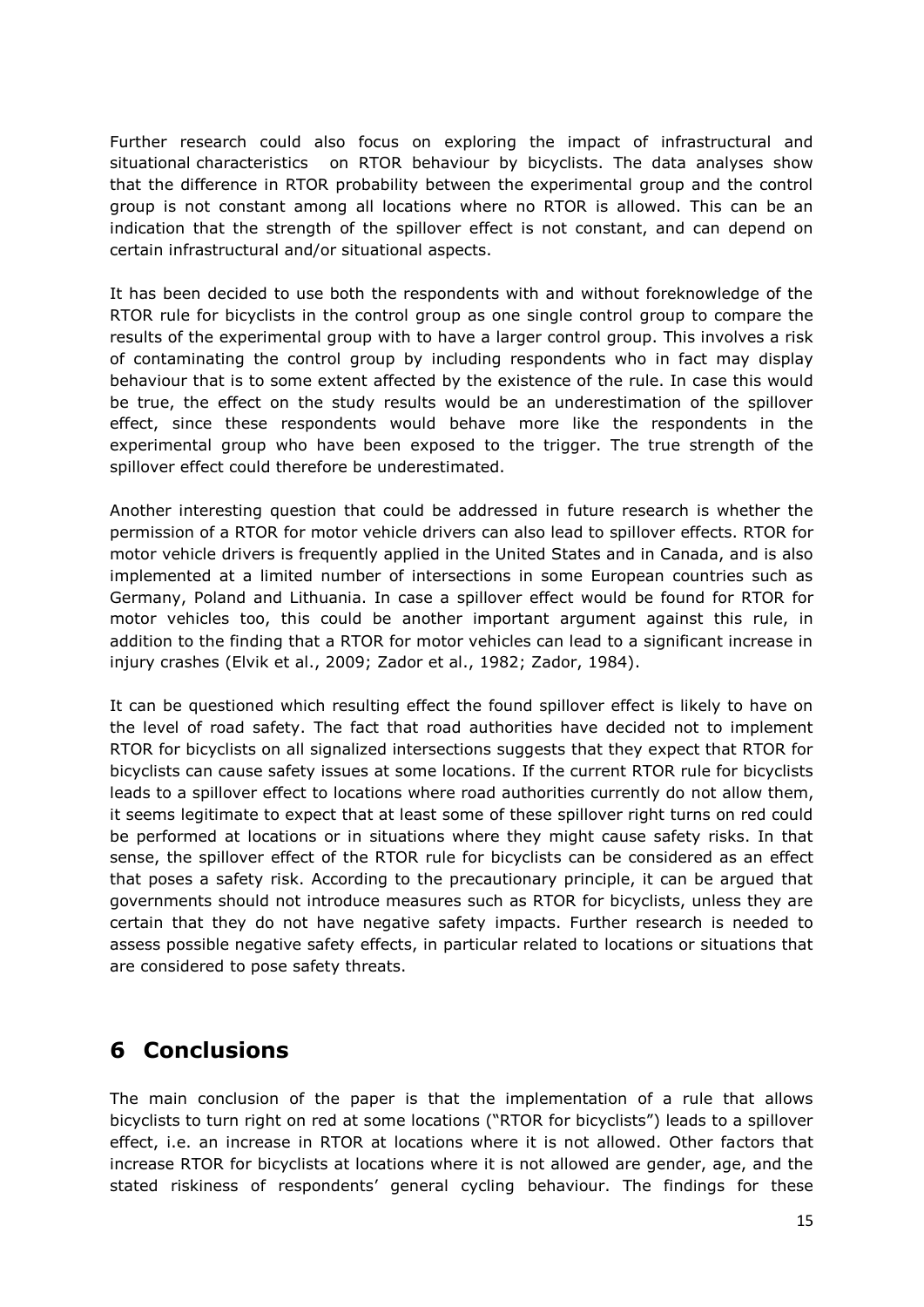characteristics are in line with existing literature: men commit RTOR where they are not allowed more often than women, younger people more often than older people, and people who generally cycle more risky more often than people who generally cycle less risky.

The findings from this study show that road authorities should consider spillover effects likely to be present in case RTOR for bicyclists is allowed at some locations. These spillovers might, but are not sure to result in safety issues at locations where no RTOR for bicyclists is allowed. Further research is needed on this topic to confirm the findings from this paper, and to examine whether this spillover effect extends to other forms of red light running, and to assess some possible negative safety effects.

# **7 Acknowledgements**

This research was partly supported by a grant from the Research Foundation Flanders. The content of this paper is the sole responsibility of the authors.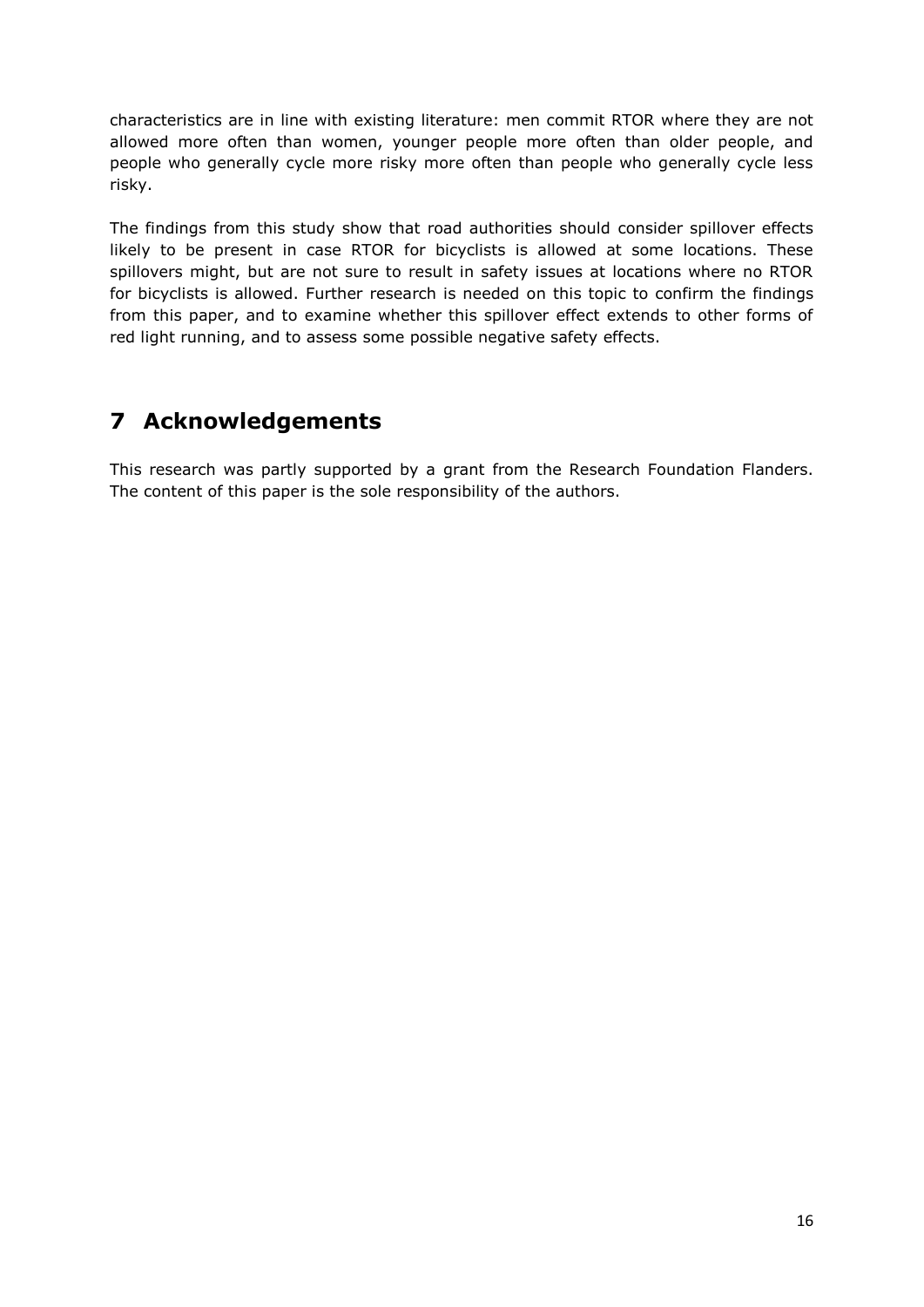### **8 References**

- Akar, G., Flynn, C., & Namgung, M. (2012). Travel Choices and Links to Transportation Demand Management. *Transportation Research Record: Journal of the Transportation Research Board*, *2319*, 77–85. doi:10.3141/2319-09
- Al-Balbissi, A.H. (2003). Role of Gender in Road Accidents. *Traffic Injury Prevention*, *4*(1), 64–73. doi:10.1080/15389580309857
- Belgian Road Safety Institute. (2012). *Proefproject in het Brussels Hoofdstedelijk Gewest met de toelating voor fietsers om rechtsaf door rood te rijden (B22) of om rechtdoor door rood te rijden (B23) - Verslag van een voor- en na-evaluatie* (In Dutch). Brussels, Belgium: Team Mobility & Infrastructure, Belgian Road Safety Institute.
- Berthod, C., & Hiron, B. (2012). Sharing the street in urban areas: the example of the "code de la rue" (street use code) in France. In *Proceedings of the 2012 Annual Conference of the Transportation Association of Canada*. Fredericton, Canada.
- Buehler, R., & Pucher, J. (2012). Cycling to work in 90 large American cities: new evidence on the role of bike paths and lanes. *Transportation*, *39*(2), 409–432. doi:10.1007/s11116-011-9355-8
- Condeço-Melhorado, A., Gutiérrez, J., & García-Palomares, J. C. (2011). Spatial impacts of road pricing: Accessibility, regional spillovers and territorial cohesion. *Transportation Research Part A: Policy and Practice*, *45*(3), 185–203. doi:10.1016/j.tra.2010.12.003
- CROW. (1991). *Bij rood: rechtsaf vrij voor (brom)fietsers?* (In Dutch). Publication CROW 48). Ede, The Netherlands: CROW.
- Elvik, R., Høye, A., Vaa, T., & Sørensen, M. (2009). *Handbook of Road Safety Measures* (2nd ed.). Bingley, UK: Emerald Group Publishing Limited.
- Erke, A. (2009). Red light for red-light cameras?: A meta-analysis of the effects of redlight cameras on crashes. *Accident Analysis & Prevention*, *41*(5), 897–905. doi:10.1016/j.aap.2008.08.011
- Evans, L. (2004). *Traffic Safety*. Bloomfield Hills, USA: Science Serving Society.
- Federal Highway Administration (2012). *Manual on uniform traffic control devices for streets and highways.* Federal Highway Administration, Washington D.C., USA.
- Feenstra, H., Ruiter, R.A.C., Schepers, J., Peters, G.-J., & Kok, G. (2011). Measuring risky adolescent cycling behaviour. *International Journal of Injury Control and Safety Promotion*, *18*(3), 181–187. doi:10.1080/17457300.2010.540334
- Gehlert, T., Dziekan, K., & Gärling, T. (2013). Psychology of sustainable travel behavior. *Transportation Research Part A: Policy and Practice*, *48*, 19–24. doi:10.1016/j.tra.2012.10.001
- Graw, M., & König, H. (2002). Fatal pedestrian–bicycle collisions. *Forensic Science International*, *126*(3), 241–247. doi:10.1016/S0379-0738(02)00085-3
- Johnson, M., Charlton, J., Oxley, J., & Newstead, S. (2013). Why do cyclists infringe at red lights? An investigation of Australian cyclists' reasons for red light infringement. *Accident Analysis & Prevention*, *50*, 840–847. doi:10.1016/j.aap.2012.07.008
- Johnson, M., Newstead, S., Charlton, J., & Oxley, J. (2011). Riding through red lights: The rate, characteristics and risk factors of non-compliant urban commuter cyclists. *Accident Analysis & Prevention*, *43*(1), 323–328. doi:10.1016/j.aap.2010.08.030